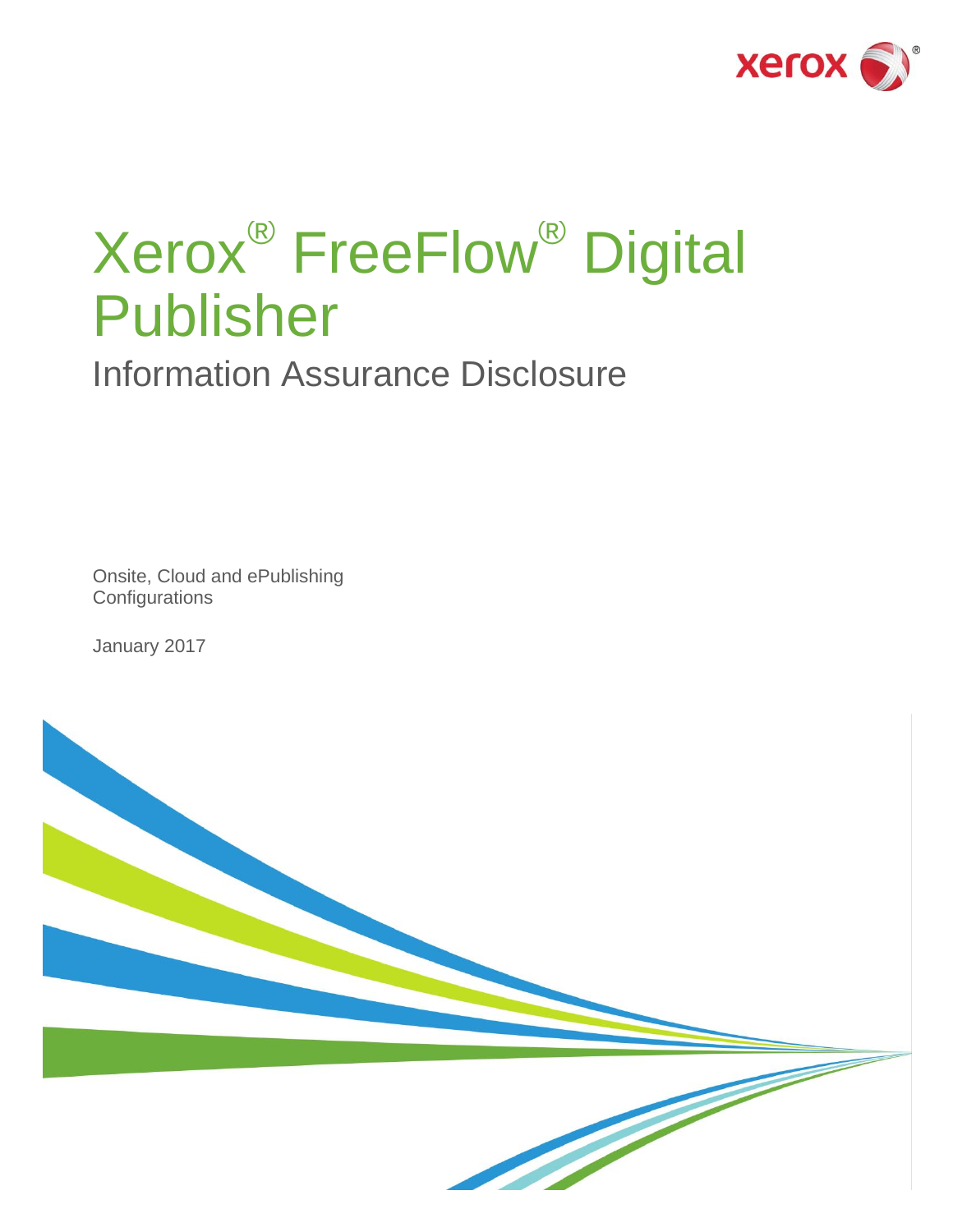©2017 Xerox Corporation. All rights reserved. Xerox $^{\circledast}$  and Xerox and Design $^{\circledast}$  are trademarks of Xerox Corporation in the United States and/or other countries. Other company trademarks are also acknowledged.

Document Version: 2.2 (January 2017).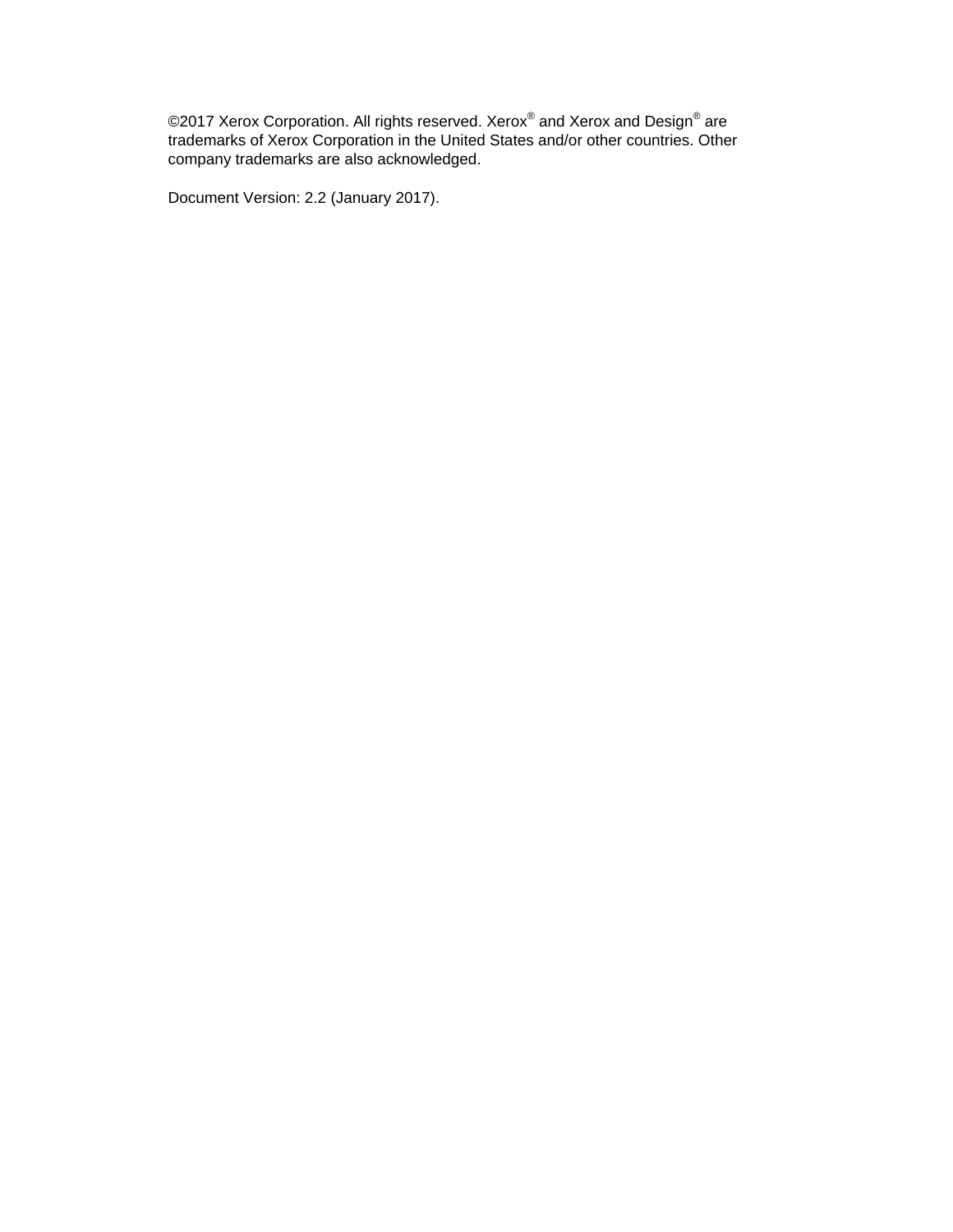### Preface

### <span id="page-2-0"></span>Purpose

The purpose of this document is to disclose information for the Xerox® FreeFlow® Digital Publisher product with respect to system security. System Security, for this paper, is defined as follows:

- 1) How input jobs are received, accessed, and transmitted
- 2) How user information is stored and transmitted
- 3) How the product behaves in a networked environment
- 4) How the product may be accessed, both locally and remotely

Please note that the customer is responsible for the security of their network. The FreeFlow Digital Publisher solution does not establish security for any network environment. The purpose of this document is to inform Xerox customers of the design, functions, and features of the Xerox FreeFlow Digital Publisher solution relative to Information Assurance (IA). This document does NOT provide tutorial level information about security, connectivity, PDLs, mobile apps, or Xerox FreeFlow Digital Publisher solution features and functions. This information is readily available elsewhere. We assume the reader has a working knowledge of these types of topics.

FreeFlow Digital Publisher normally is configured to use encrypted (recommended) data paths; however, it can be configured to use unencrypted (not recommended) data paths.

### <span id="page-2-1"></span>Target Audience

The target audiences for this document are customer IT and network security personnel and Xerox field personnel.

### <span id="page-2-2"></span>**Disclaimer**

The information in this document is accurate to the best knowledge of the authors, and is provided without warranty of any kind. In no event shall Xerox Corporation be liable for any damages whatsoever resulting from user's use or disregard of the information provided in this document including direct, indirect, incidental, consequential, loss of business profits or special damages, even if Xerox Corporation has been advised of the possibility of such damages.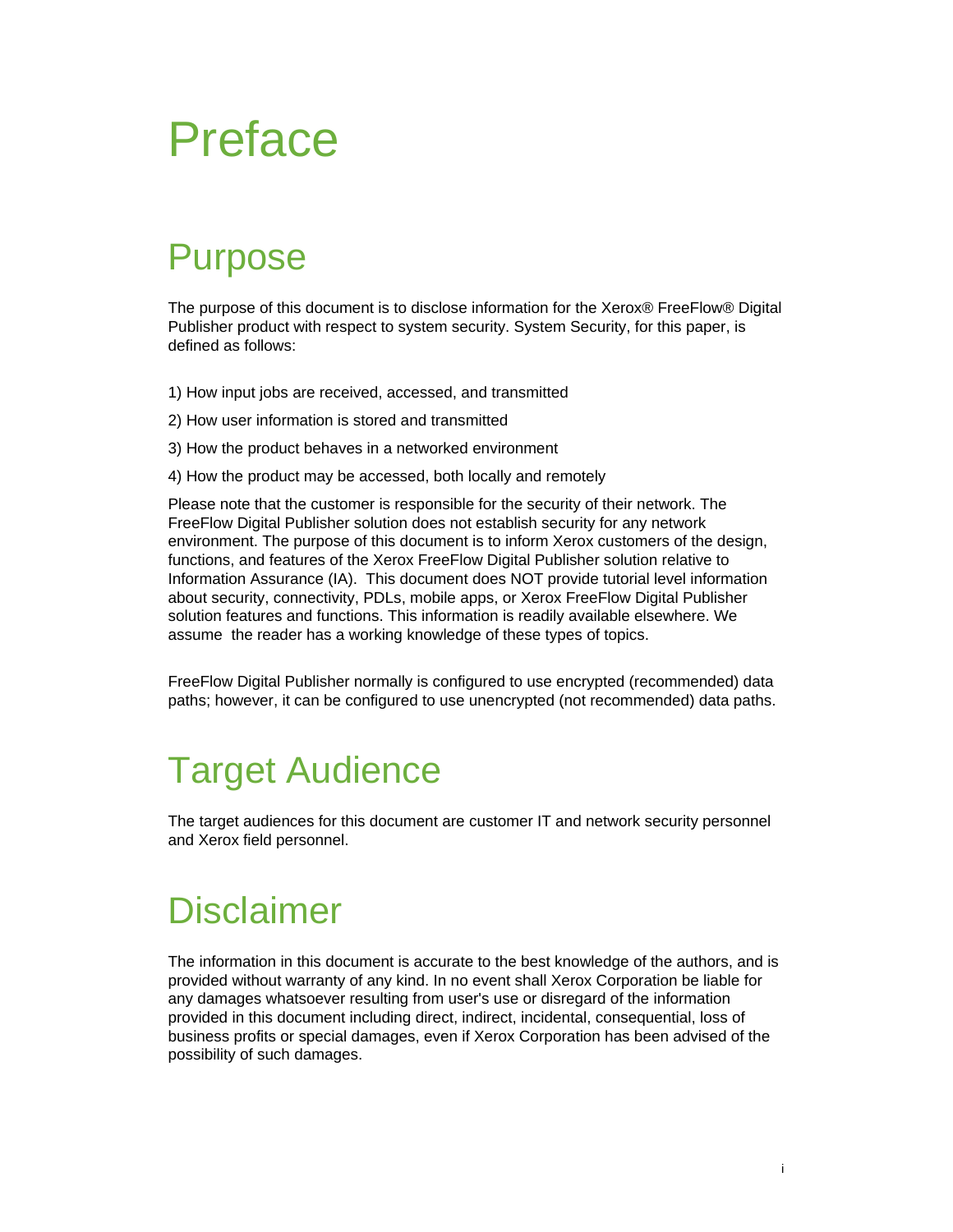# **Table of Contents**

| 2 | 2.1 Xerox FreeFlow Digital Publisher Order / Submission  2-8 |  |
|---|--------------------------------------------------------------|--|
|   |                                                              |  |
|   |                                                              |  |
|   | 2.1.6 Xerox® FreeFlow® Digital Publisher Upload Tool 2-12    |  |
| 3 |                                                              |  |
|   |                                                              |  |
|   |                                                              |  |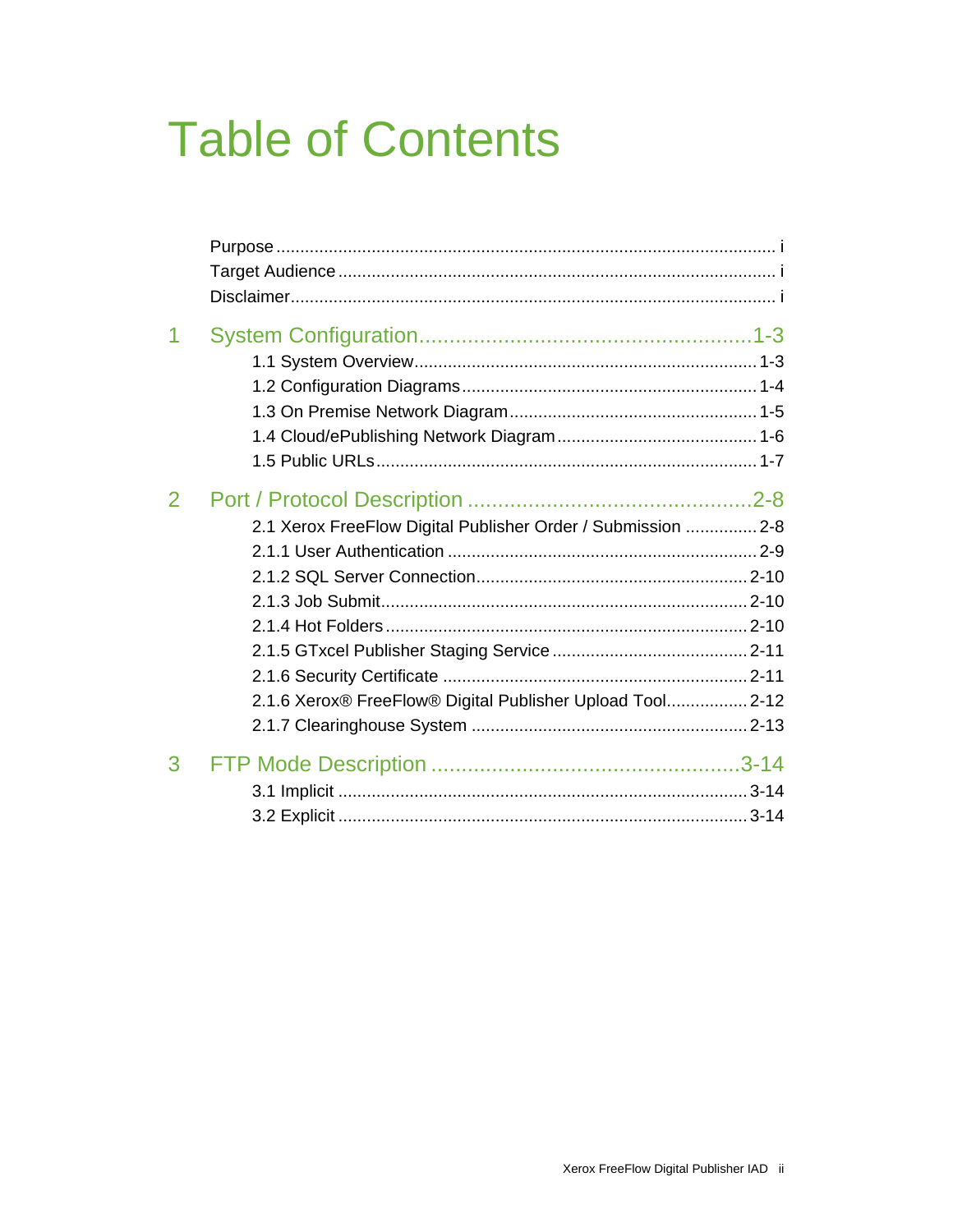# <span id="page-4-0"></span>1 System Configuration

#### <span id="page-4-1"></span>1.1 System Overview

There are three major components in FreeFlow Digital Publisher that move commands and data within the system. They are:

- 1. FreeFlow Digital Publisher Order Utility: Used by the print shop to submit print and ePublishing jobs into FreeFlow Core. All jobs begin with this utility. For customers using pre-paid credits, their credit balance is available from an API call to a clearinghouse system.
- 2. FreeFlow Core: an automation system for preparing jobs for printing and / or for ePublishing.
- 3. ePublishing Dashboard: completes the conversion of files received from Core for web and mobile-device use. Print shop personnel have access to ePublications to add videos, audio files, links, control layout, and preview as needed. When ready, the publications are approved and made available to end-users.

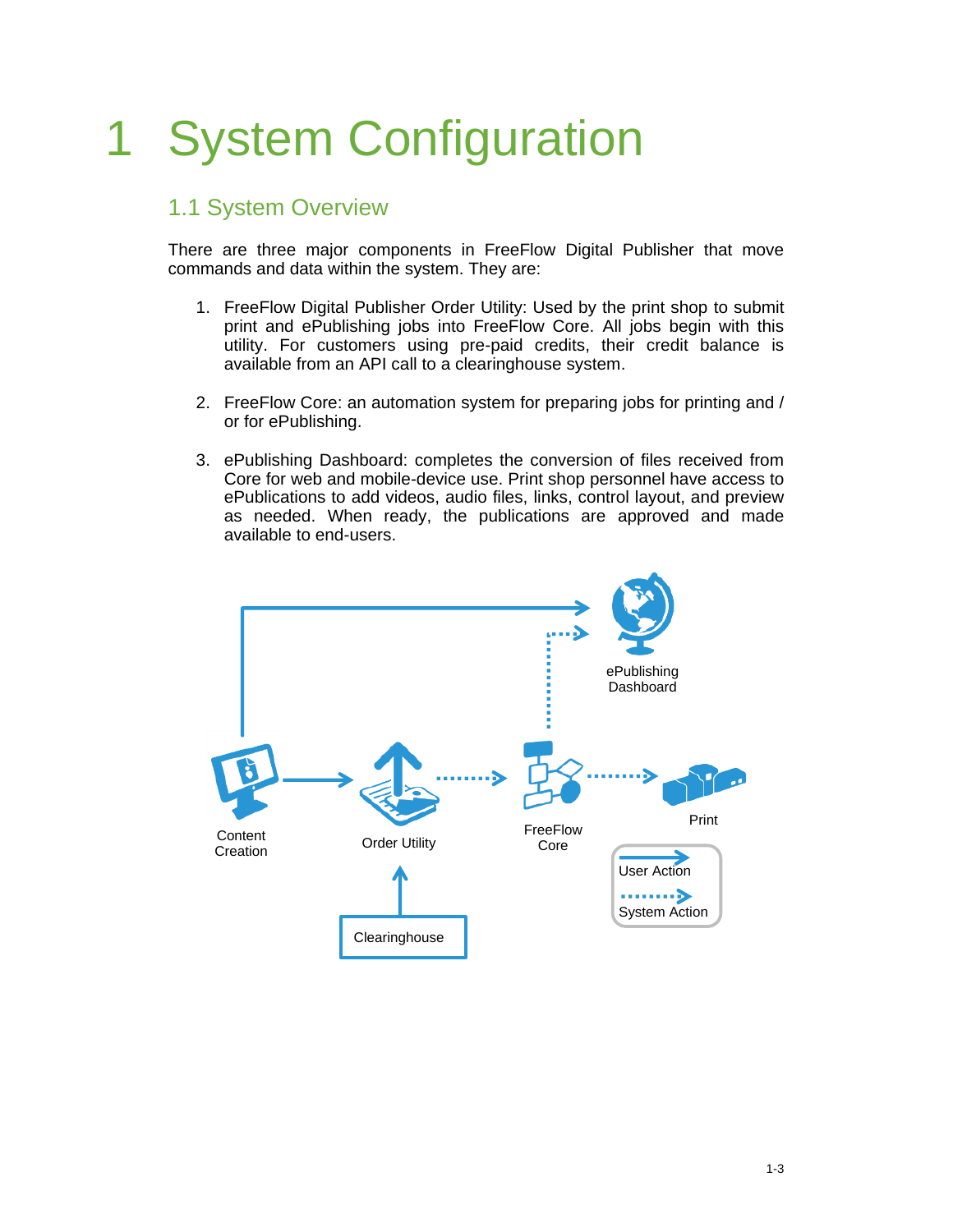### <span id="page-5-0"></span>1.2 Configuration Diagrams

FreeFlow Digital Publisher supports three configurations: On-Premise, Cloud, and ePublishing. All three have the same data paths except that FreeFlow Core is either at the print shop site or in the cloud, and there are no printing paths with the FreeFlow Digital Publisher ePublishing configuration.

1. FreeFlow Digital Publisher On Premise.



2. FreeFlow Digital Publisher Cloud



3. FreeFlow Digital Publisher ePublishing

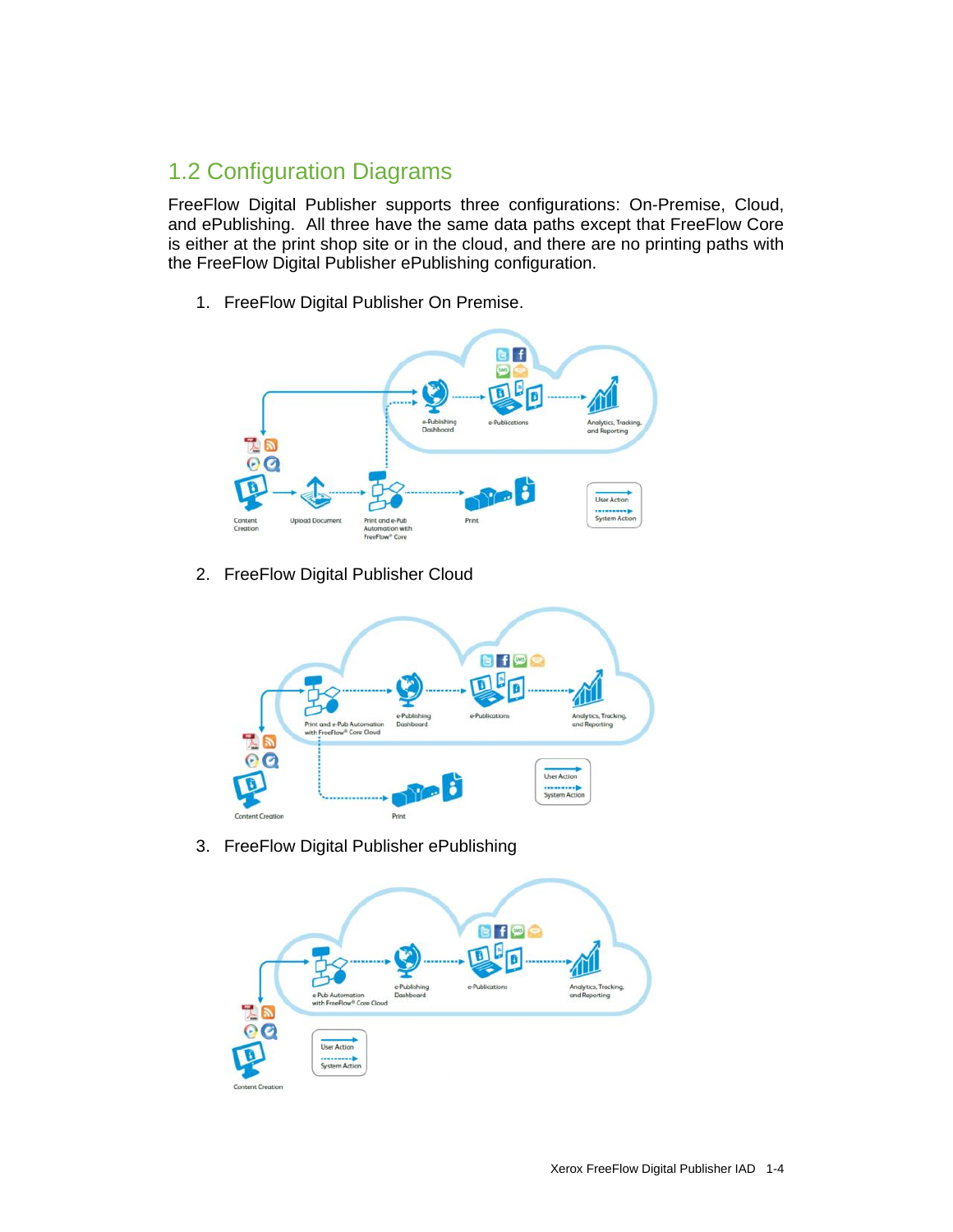#### <span id="page-6-0"></span>1.3 On Premise Network Diagram

Below is a diagram of the network for the On Premise configuration. There are three sections: Print shop intranet that originate the documents and begin processing. Cloud servers that complete the processing and store the documents. And end customers that access the documents via smartdevices, PCs or MACs from an intranet or internet connection.



#### **Data Flow Descriptions**

- 1) An operator, using FFDP Submit, can view current credit balance from the Clearinghouse (for print shops using prepaid credits only). Communication is via MS Azure Forwarding Service.
- 2) An operator submits documents for printing and / or ePublishing
- 3) FreeFlow Core process documents for printing
- 4) FreeFlow Core process documents for ePublishing and uploads to GTxcel Staging servers.
- 5) An operator can preview & enhance ePublished document in preparation for publishing.
- 6) GTxcel staging will update credits used (for those customers using prepaid credits)
- 7) An operator will publish a document, which will move the document to GTxcel Production servers
- 8) End customers will access ePublications using the APP or Web Readers.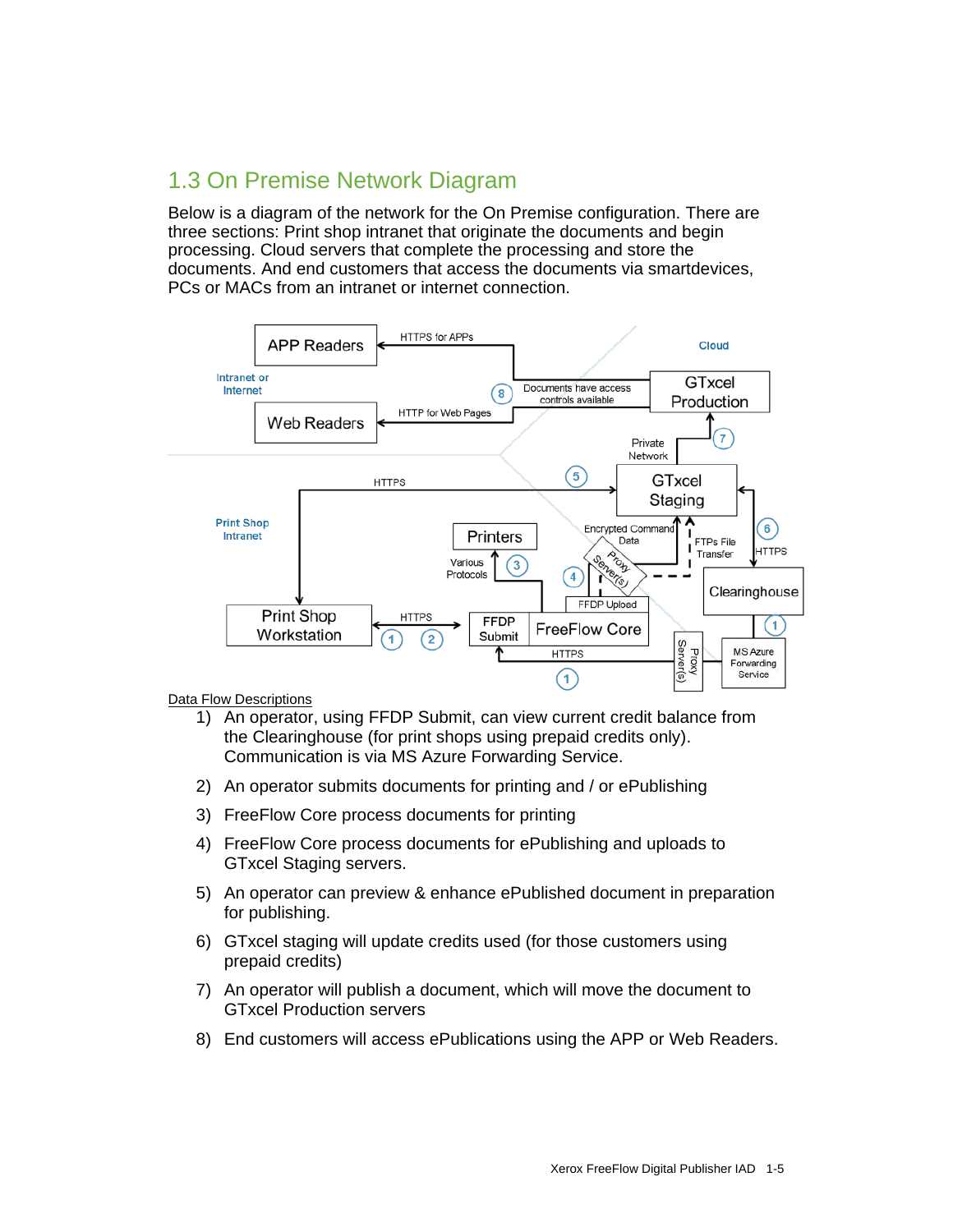#### <span id="page-7-0"></span>1.4 Cloud/ePublishing Network Diagram

Below is a diagram of the network for the Cloud or ePublishing configuration. This differs from the On Premise configuration whereby FreeFlow Core, FFDP Submit, FFDP Upload are now running on a cloud server. Otherwise the processing is the same.



Data Flow Descriptions

- 1) An operator, using FFDP Submit, can view current credit balance from the Clearinghouse (for print shops using prepaid credits only). Communication is via MS Azure Forwarding Service.
- 2) An operator submits documents for printing and / or ePublishing
- 3) FreeFlow Core process documents for printing
- 4) FreeFlow Core process documents for ePublishing and uploads to GTxcel Staging servers.
- 5) An operator can preview & enhance ePublished document in preparation for publishing.
- 6) GTxcel staging will update credits used (for those customers using prepaid credits)
- 7) An operator will publish a document, which will move the document to GTxcel Production servers
- 8) End customers will access ePublications using the APP or Web Readers.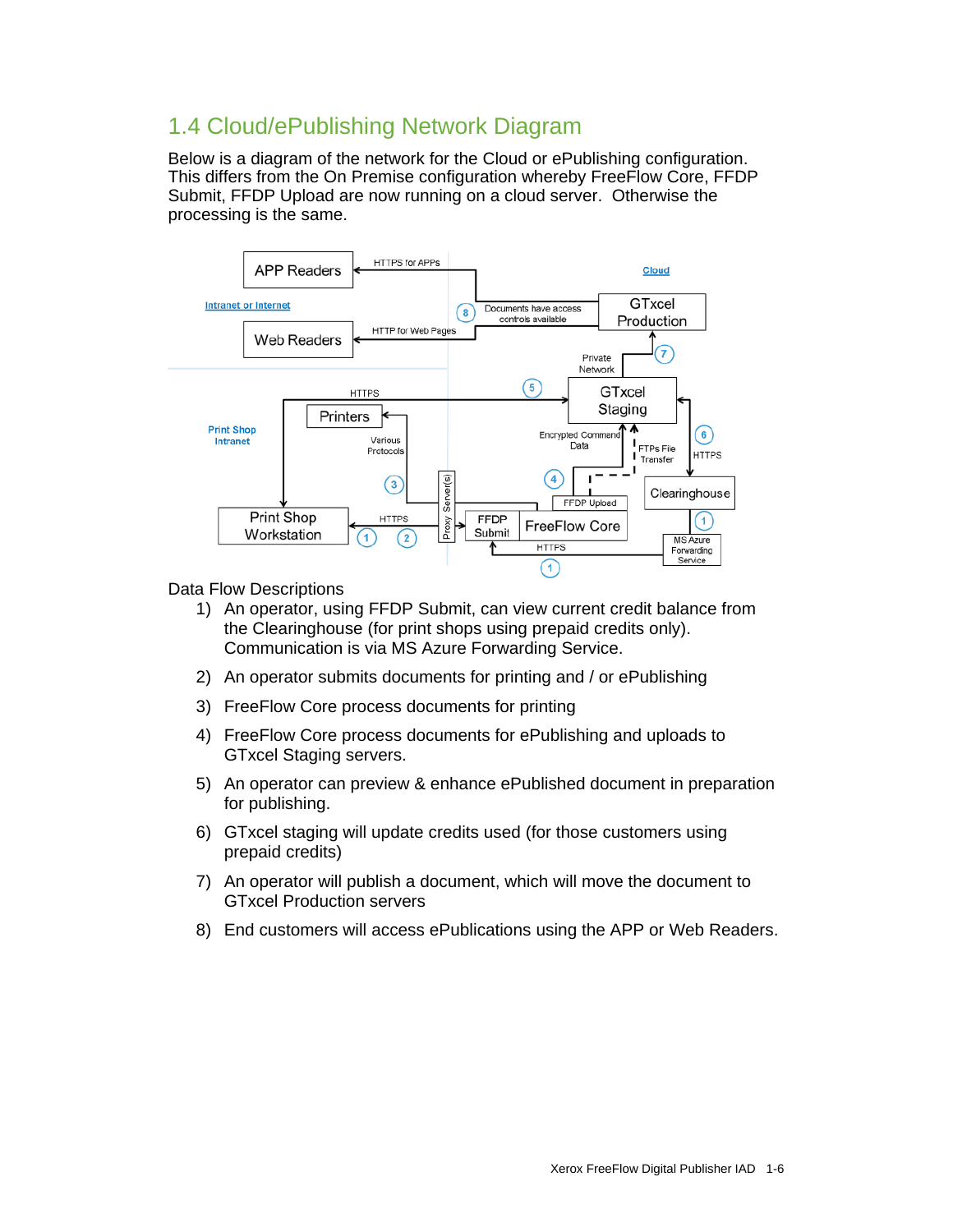#### <span id="page-8-0"></span>1.5 Public URLs

There are a series of public URLs that the system must be able to access. These are listed in the applicable sections below. The current IP address of each server is provided, however, IP addresses are subject to change without notice.

In addition, the URL for each publication "Title" stored on the Production server follows a pattern based upon the publication title:

<Title>.FreeFlowDP.com/<Title>/<Unique Identifier>

Note: some print shops have arranged for a custom URL that will follow the pattern they arranged.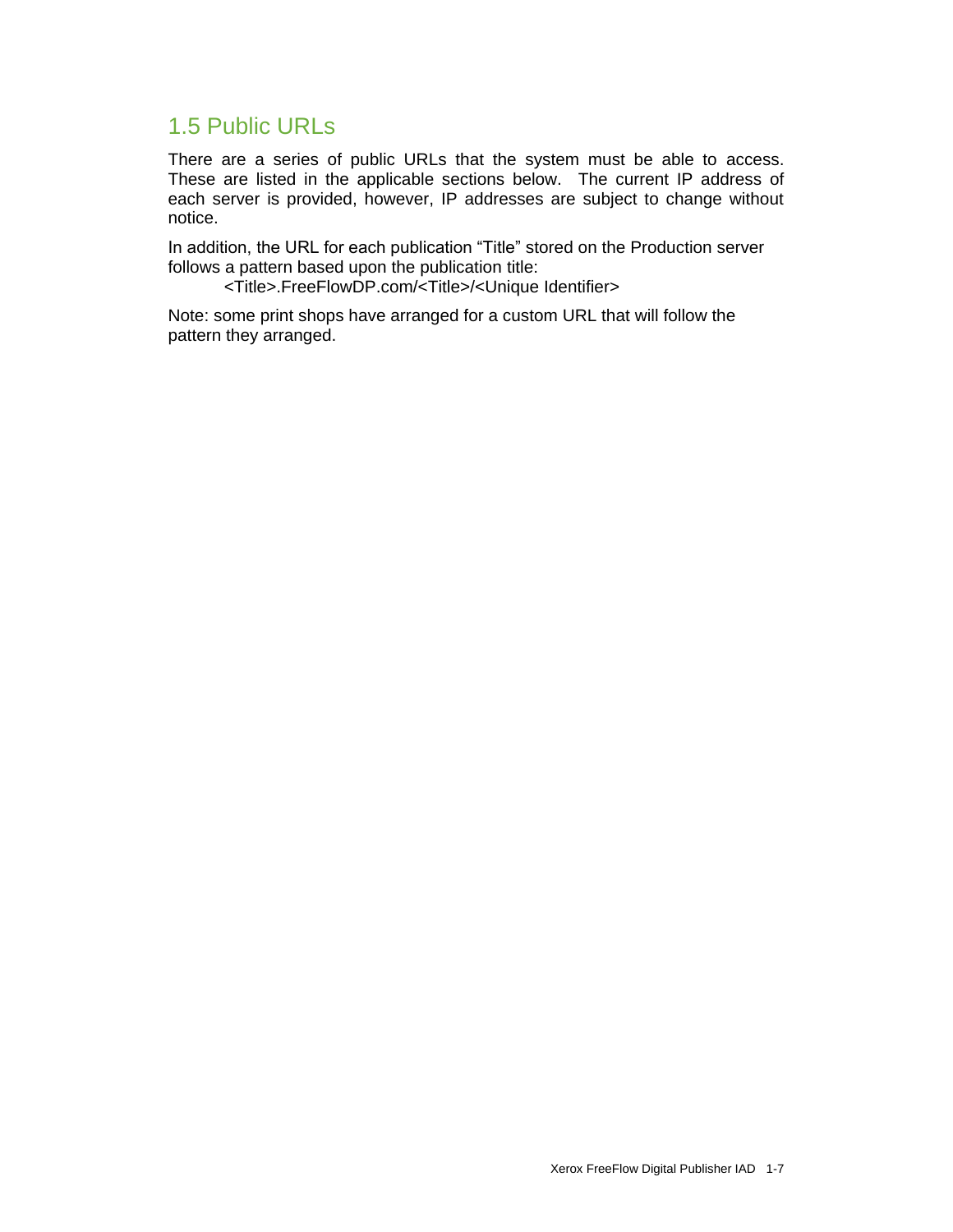# <span id="page-9-0"></span>2 Port / Protocol Description

Xerox® FreeFlow® Digital Publisher requires network connectivity for both job processing and user interactions. Security considerations for each network connection are documented below. FreeFlow Core has its own security document located at<http://www.support.xerox.com/automate> in the Support and Drivers section, under Documentation. That information is not duplicated within this document.

#### <span id="page-9-1"></span>2.1 Xerox FreeFlow Digital Publisher Order / Submission

The Xerox FreeFlow Digital Publisher Order utility is installed on the same server as FreeFlow Core. Communication is via a browser within the print shop. The IP address and URL are unique to each installation.

When a browser connects to the Xerox® FreeFlow® Digital Publisher Order webpage, an HTML 5.0 page will be downloaded to the browser. If a security certificate is installed on the server, the page is downloaded using HTTPs, else HTTP is used.

| Port | <b>Protocol or Application</b> | <b>Firewall Connection Type</b>                                                                                                   |
|------|--------------------------------|-----------------------------------------------------------------------------------------------------------------------------------|
| 80   | <b>HTTP</b>                    | Unencrypted (if no security certificate installed)                                                                                |
| 443  | <b>HTTPs</b>                   | TLS/SSL Encrypted upon installation of SSL<br>certificate<br><b>Note</b><br>Actual Port numbers used depend upon IIS<br>settings. |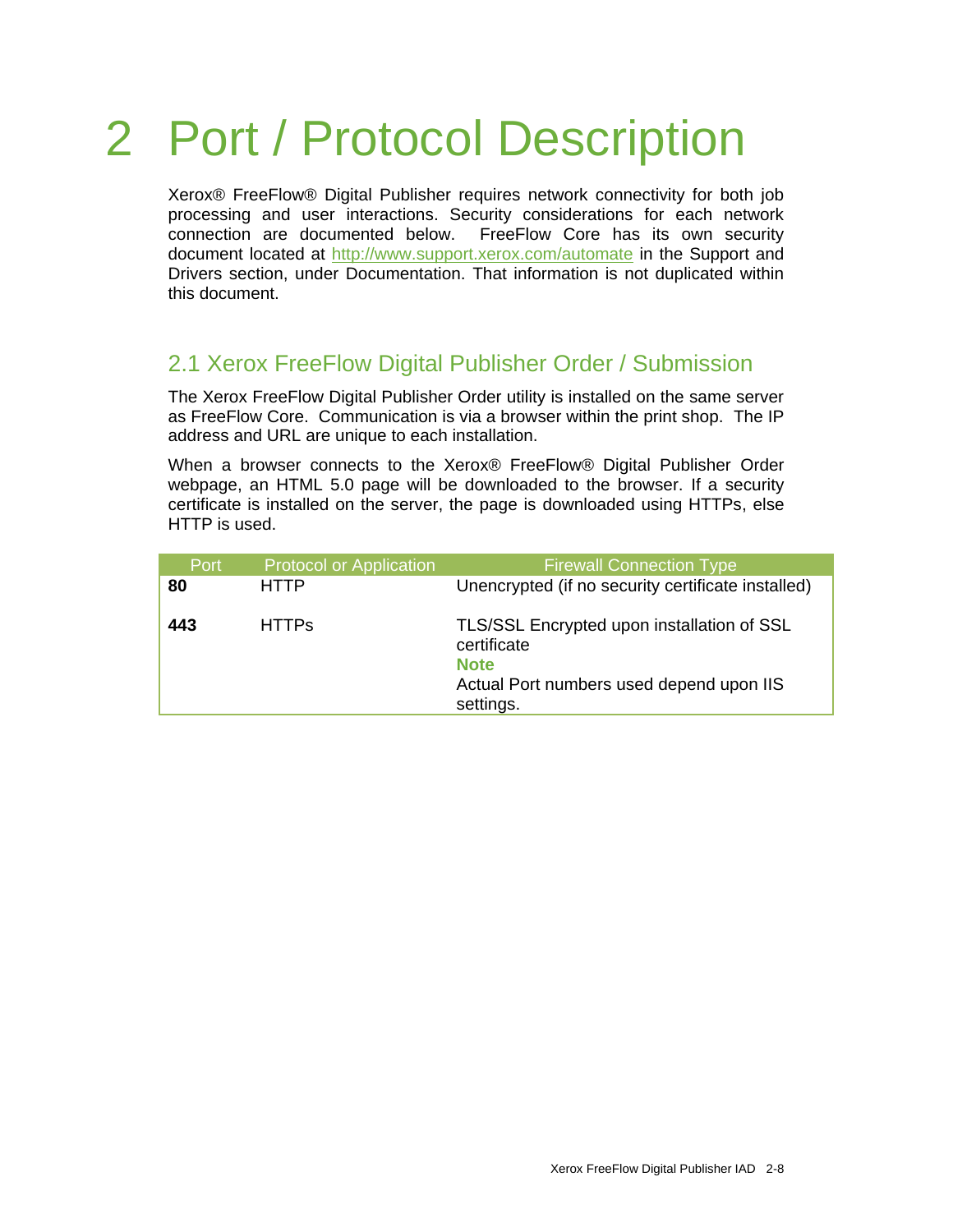#### <span id="page-10-0"></span>2.1.1 User Authentication

Credentials entered into the Xerox® FreeFlow® Digital Publisher Order HTML client login are encrypted before they are sent to the Xerox® FreeFlow® Digital Publisher server using an unencrypted connection.

If authenticating with Xerox® FreeFlow® Digital Publisher users, encrypted credentials are stored locally. If authenticating with Active Directory, then credentials are unencrypted before they are submitted to Active Directory. The connection to Active Directory is encrypted per the operating system's configuration. If authenticating via Active Directory, credentials are not stored locally.

The Configuration Tool's connection to Active Directory (AD) is encrypted per the operating system's configuration.

| <b>Port</b>                | <b>Protocol or Application</b>                                         | <b>Firewall Connection</b>                                                                                                                                                         |
|----------------------------|------------------------------------------------------------------------|------------------------------------------------------------------------------------------------------------------------------------------------------------------------------------|
|                            |                                                                        | <b>Type</b>                                                                                                                                                                        |
| 80                         | <b>HTTP</b>                                                            | Unencrypted (if no<br>security certificate<br>installed)                                                                                                                           |
| 443                        | <b>HTTPs</b>                                                           | TLS/SSL Encrypted upon<br>installation of SSL<br>certificate<br><b>Note</b><br>Actual port numbers used<br>depend upon IIS settings.                                               |
| 88                         | Kerberos                                                               | Outbound - User<br>Authentication<br><b>Note</b><br>Actual port number and<br>services depend on<br>server's AD configuration.                                                     |
| 389<br>636<br>3268<br>3269 | <b>LDAP</b><br><b>LDAP SSL</b><br><b>LDAP GC</b><br><b>LDAP GC SSL</b> | Outbound - Validating AD<br>Groups during AD<br>authentication<br>configuration<br><b>Note</b><br>Actual port numbers and<br>services used depend on<br>server's AD configuration. |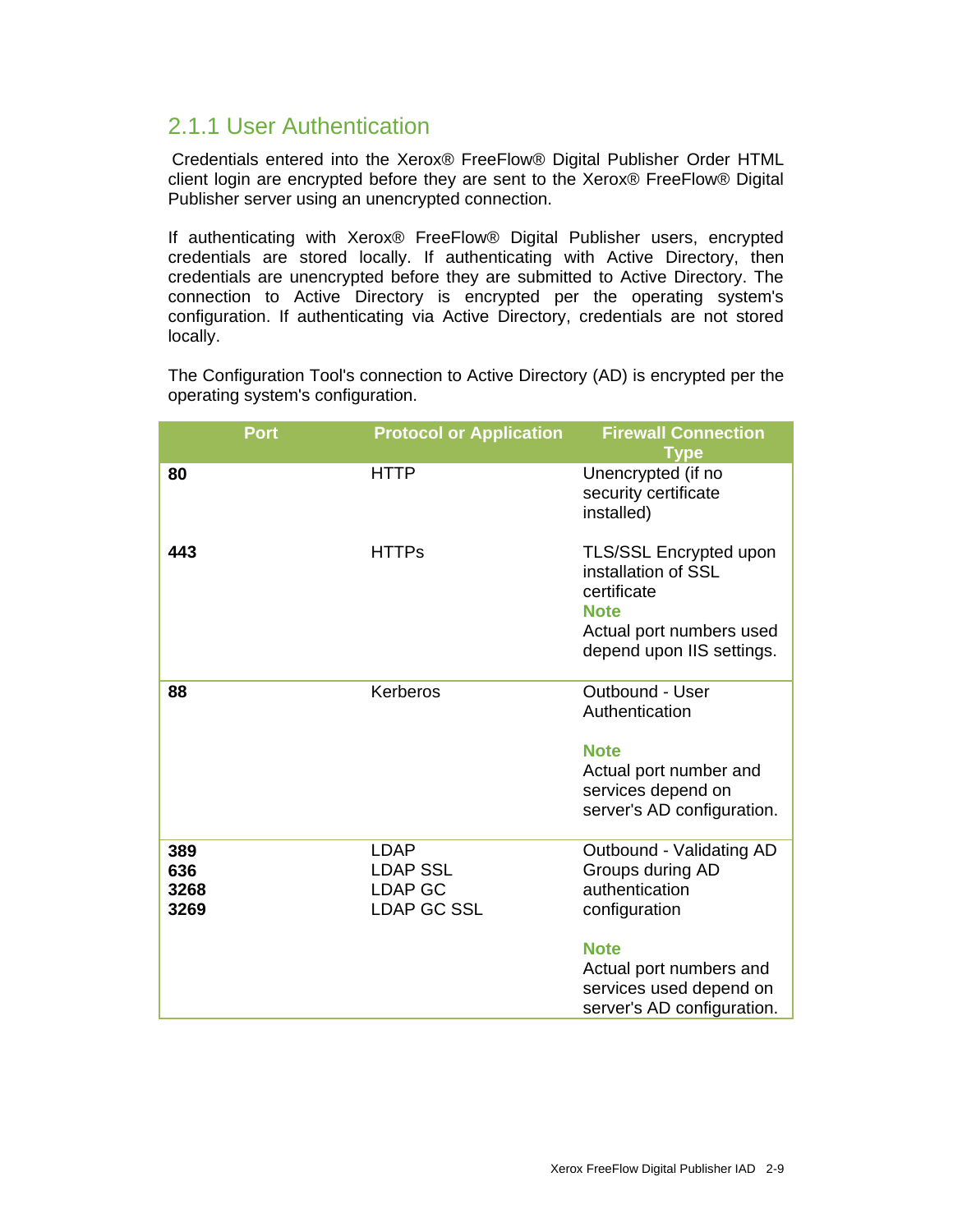#### <span id="page-11-0"></span>2.1.2 SQL Server Connection

The Xerox® FreeFlow® Digital Publisher Submission component communicates with SQL Server using Microsoft's Entity Framework. Encrypted communication between Xerox® FreeFlow® Digital Publisher and SQL Server is enabled when SQL Server is configured to use encrypted connections.

Encrypted SQL Server (SQLS) credentials are stored locally within the Xerox® FreeFlow® Digital Publisher server.

When using SQL Server Express, the software is installed on the same server as FreeFlow Digital Publisher Submission and FreeFlow Core. A separate SQL Server is also installed. The IP address and URL is customer specific.

| Port | <b>Protocol or Application</b> | <b>Firewall Connection Type</b>                                                                                                              |
|------|--------------------------------|----------------------------------------------------------------------------------------------------------------------------------------------|
| 1433 | <b>SQLS</b>                    | Outbound - Communicating with SQL Server<br>Database Engine                                                                                  |
|      |                                | <b>Note</b><br>Port number depends on SQLS server<br>configuration.                                                                          |
| 1434 | <b>SQLS Browser Service</b>    | Outbound - Communicating with SQL Server<br>Database Engine<br><b>Note</b><br>Server will provide client with port number for<br>connection. |

#### <span id="page-11-1"></span>2.1.3 Job Submit

This action moves input files to the server.

If a security certificate is installed on the server, the Submit Job UI uses an encrypted connection between the Printshop workstation connected to the Xerox® FreeFlow® Digital Publisher client and the server.

| Port | <b>Protocol or Application</b> | <b>Firewall Connection Type</b>                                                                                                          |
|------|--------------------------------|------------------------------------------------------------------------------------------------------------------------------------------|
| 80   | <b>HTTP</b>                    | <b>Inbound</b><br>Unencrypted (if no security certificate<br>installed)                                                                  |
| 443  | <b>HTTPs</b>                   | TLS/SSL Encrypted upon installation of<br><b>SSL</b> certificate<br><b>Note</b><br>Actual Port numbers used depend upon IIS<br>settings. |

#### <span id="page-11-2"></span>2.1.4 Hot Folders

Windows automatically encrypts the file sharing connections used for sharing local hot folders and for accessing Hot Folders in shared windows folders.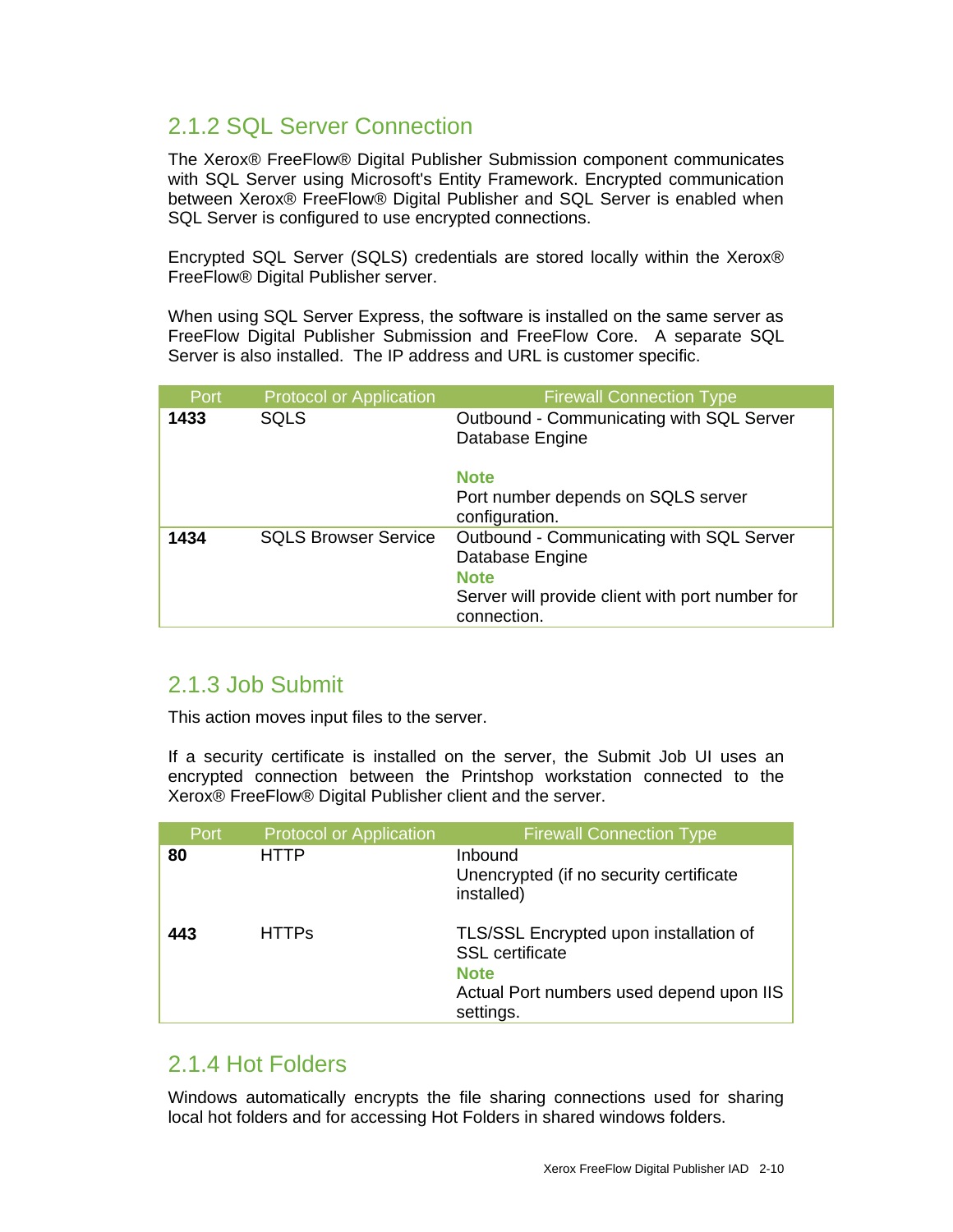#### <span id="page-12-0"></span>2.1.5 GTxcel Publisher Staging Service

Xerox® FreeFlow® Digital Publisher communicates to GTxcel Publisher Rest Service to fetch the Titles and Publisher for the given user using an encrypted HTTPS line.

| Port                                                                         | <b>Protocol or Application</b> | <b>Firewall Connection Type</b>          |
|------------------------------------------------------------------------------|--------------------------------|------------------------------------------|
| 443                                                                          | <b>HTTPS</b>                   | Inbound<br><b>Note</b>                   |
|                                                                              |                                | Actual Port number used depends upon IIS |
|                                                                              |                                | settings.                                |
| The URL for the dashboard is: https://dashboard.freeflowdp.com/rest/services |                                |                                          |
| <b>Current IP address is: 107.154.146.128</b>                                |                                |                                          |

#### <span id="page-12-1"></span>2.1.6 Security Certificate

GTxcel Publisher Rest Service uses a security certificate issued by GlobalSign, an identity services company. The security certificate name is Globalsign CloudSSL CA - SHA256 - G3 for HTTPS communication between the client and the server.

#### **Note**:

The security certificate must be installed on the server running Xerox® FreeFlow® Digital Publisher. In addition, the host network where Xerox® FreeFlow® Digital Publisher is installed must add this certificate to their trusted certificate group in case the certificate issuer is not recognized from their network.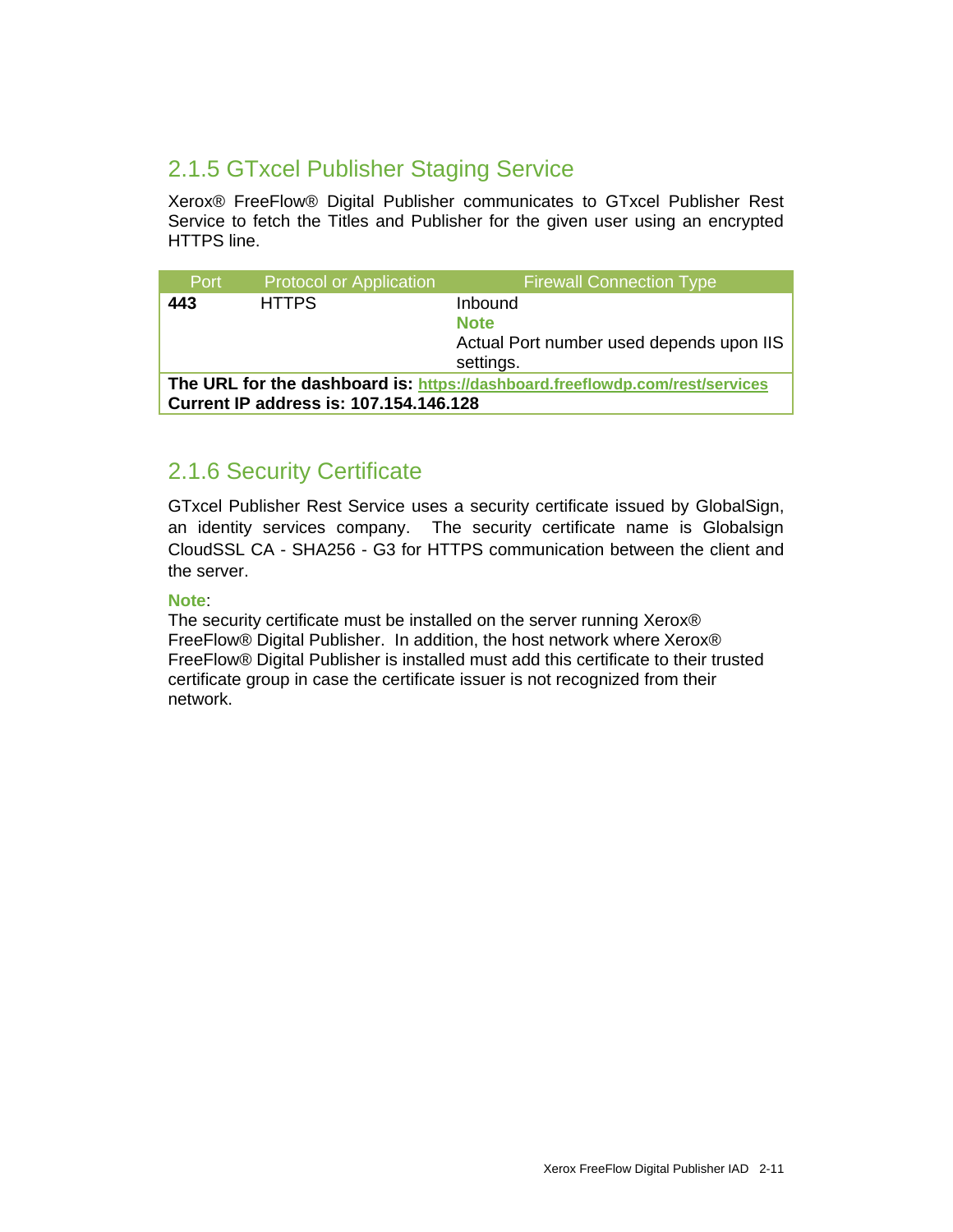#### <span id="page-13-0"></span>2.1.6 Xerox® FreeFlow® Digital Publisher Upload Tool

Xerox® FreeFlow® Digital Publisher upload tool communicates with the GTxcel server for file transfer and commands. The Xerox® FreeFlow® Digital Publisher upload tool uses FTP for uploading files to the GTxcel server and uses HTTPS for sending commands.

| Port                                                      | <b>Protocol or Application</b> | <b>Firewall Connection Type</b>          |
|-----------------------------------------------------------|--------------------------------|------------------------------------------|
| 443                                                       | <b>HTTPS</b>                   | Inbound                                  |
|                                                           |                                | <b>Note</b>                              |
|                                                           |                                | Actual Port number used depends upon IIS |
|                                                           |                                | settings.                                |
| 20                                                        | <b>FTP</b>                     | Outbound (Data Line)                     |
| 21                                                        | Passive FTPs / FTP             | Inbound/Outbound (Command Line)          |
|                                                           |                                | <b>Note</b>                              |
|                                                           |                                | FTPs is implemented using Explicit mode  |
|                                                           |                                | to support Non-FTPs aware clients        |
| 51000-                                                    | <b>FTPs</b>                    | Outbound (Data Line)                     |
| 51030                                                     |                                |                                          |
|                                                           |                                | <b>Note</b>                              |
|                                                           |                                | FTPs dynamic port                        |
| The URL for FTP and FTPs is: ftp://uploads.freeflowdp.com |                                |                                          |
| <b>Current IP address is 69.147.179.203</b>               |                                |                                          |

The GTxcel FTPs Server is implemented using Explicit FTPs Passive mode protocol, and Xerox® FreeFlow® Digital Publisher Upload tool uses this protocol to communicate with the GTxcel FTPs server.

- 1. From Port 21, the Xerox® FreeFlow® Digital Publisher Upload tool initiates the FTPs communication with the GTxcel FTPs Server by explicitly asking for an SSL handshake, which is initiated upon issuing either the AUTH TLS or AUTH SSL command from the client using port 21.
- 2. Upon successful authentication, a random port number is specified by the GTxcel FTPs server from the dynamic port range 51000 – 51030 for the Xerox® FreeFlow® Digital Publisher Upload tool to establish a secure data channel for transferring data. The dynamic port range is allowed at the server so multiple clients can talk to the server using various ports simultaneously.
- 3. The Xerox® FreeFlow® Digital Publisher Upload tool establishes another TCP connection (Data line) to the random port of the server from the host network over which the files are transferred. The communication channel via port 21 for command exchange will be open until the operation completes.

See Section 3 - Appendix for additional information on FTP modes and operation.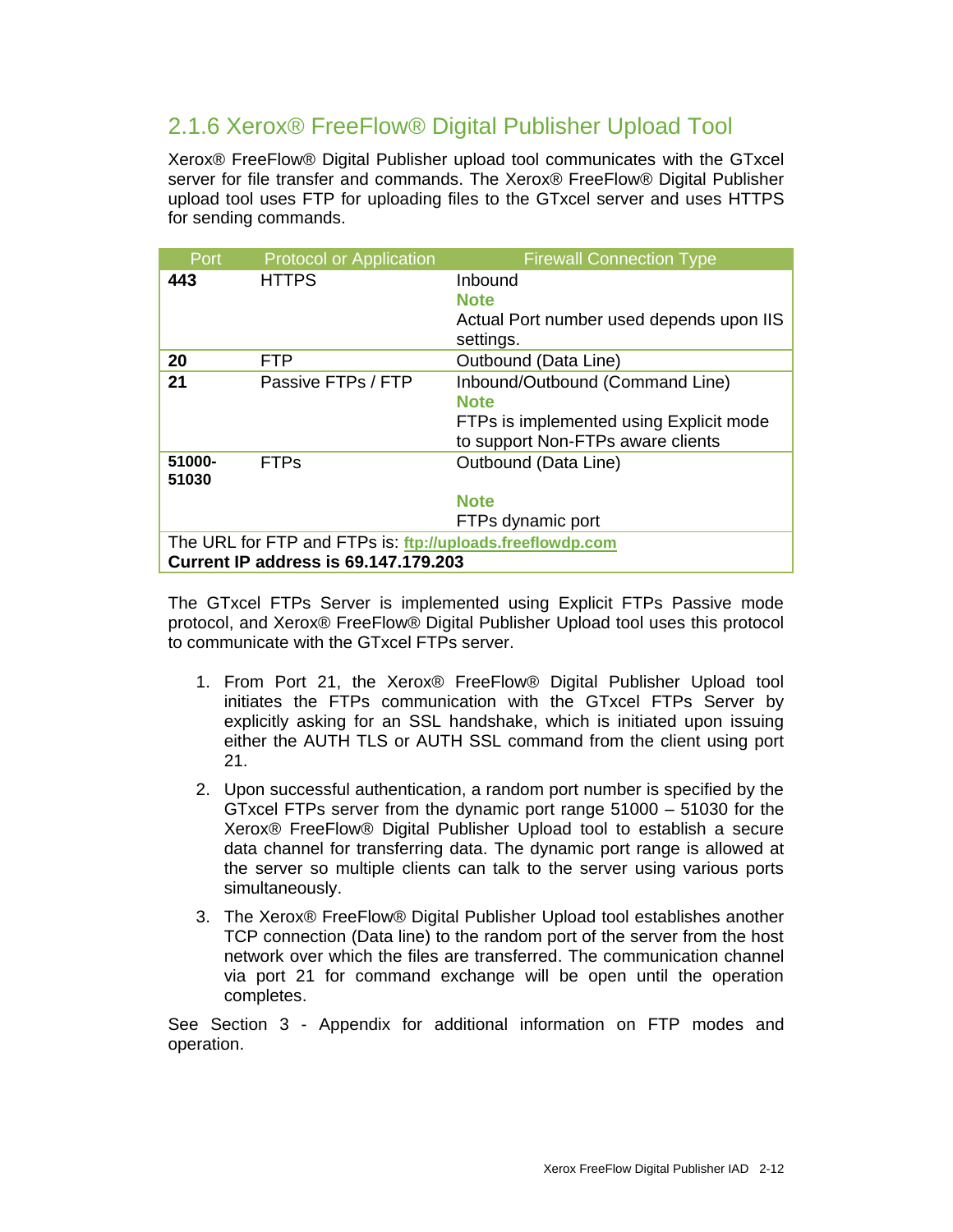### <span id="page-14-0"></span>2.1.7 Clearinghouse System

Xerox® FreeFlow® Digital Publisher communicates with a Clearinghouse System to track credits using an encrypted HTTPS line. The Clearinghouse System is using the Azure Forwarding service hosted on the Azure Cloud for fetching the credits. The Xerox® FreeFlow® Digital Publisher communicates with this service in order to access the Clearinghouse System.

| <b>Port</b>                                                                    | <b>Protocol or Application</b>         | <b>Firewall Connection Type</b>      |
|--------------------------------------------------------------------------------|----------------------------------------|--------------------------------------|
| 443                                                                            | <b>HTTPS</b>                           | Inbound                              |
|                                                                                |                                        | <b>Note</b>                          |
|                                                                                |                                        | Actual Port number used depends upon |
|                                                                                |                                        | IIS settings.                        |
| The Service URL is:                                                            |                                        |                                      |
| https://xeroxchsprod.servicebus.windows.net/OrderingService/customerCreditBala |                                        |                                      |
| nceQuery                                                                       |                                        |                                      |
| <b>Current IP address is 168.61.148.205</b>                                    |                                        |                                      |
|                                                                                |                                        |                                      |
| The URL to access the Azure Forwarding service is: https://xeroxchsprod-       |                                        |                                      |
|                                                                                | sb.accesscontrol.windows.net/WRAPv0.9/ |                                      |
| Current IP address is 23.99.129.64                                             |                                        |                                      |